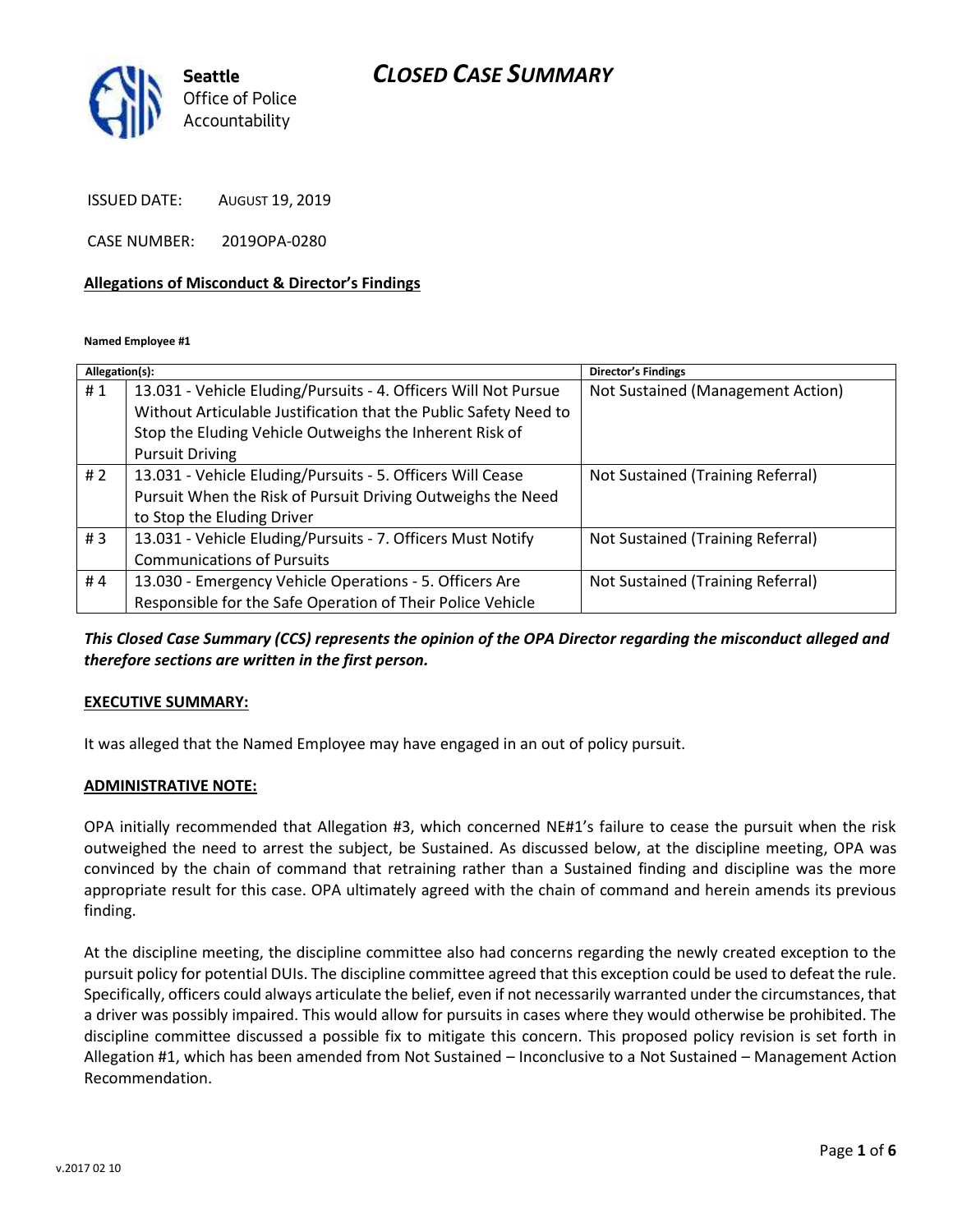

# *CLOSE CASE SUMMARY*

OPA CASE NUMBER: 2019OPA-0280

### **ANALYSIS AND CONCLUSIONS:**

### **Named Employee #1 - Allegations #1**

## *13.031 - Vehicle Eluding/Pursuits - 4. Officers Will Not Pursue Without Articulable Justification that the Public Safety Need to Stop the Eluding Vehicle Outweighs the Inherent Risk of Pursuit Driving*

On February 24, 2019, Named Employee #1 (NE#1) was on patrol when he observed a white car with no license plates make an illegal left turn. NE#1 began to follow the subject car and attempted to catch up with it in order to initiate a traffic stop. As he began to approach the subject car, it sped up and began to make multiple rapid lane changes. The subject car drove erratically, including moving into the oncoming lane of traffic. NE#1 activated his patrol vehicle's lights and sirens and attempted to stop the subject car. NE#1 reported that, at that time, he believed that the subject car's driver was likely DUI. In his General Offense Report, he wrote: "I began to suspect that the driver was impaired given the dangerous driving behavior…I did not believe that a sober driver would continue driving in such a manner." He provided the following further explanation for why he believed the driver was DUI in his Blue Team Vehicle Pursuit entry:

> I saw the sedan swerve back and forth between both of the northbound lanes of Rainier Av S and southbound lanes of Rainier Av S. I could see the driver cutting directly in front of other vehicles without any use of a signal. The rapid speed, inability to maintain a lane, and large number of lane changes without warning were driving behaviors I was taught to look for in my DUI detection and enforcement training I received during my 720 hour BLEA and two-day Advanced Roadside Impaired Driving Enforcement class. I have also seen similar driving patterns in several other DUI collisions. One of them was a hit and run collision. The other collision resulted in an injury to the suspect that was so extensive that I had to pursue an exigent blood draw as part of my DUI investigation. An impaired driver represents a substantial risk to the public so I believed that it was in the best interests of the community if I were to stop the vehicle.

NE#1 went over the radio and stated that he was in a pursuit of a DUI driver. He provided additional information at the inception of the pursuit, including a description of the subject car, direction of travel, speed, driving patterns, and pedestrian traffic. The pursuit lasted for approximately two minutes. During that time, both NE#1 and the subject car drove into the lane of oncoming traffic, drove well in excess of the posted speed limit, and drove through red lights without stopping to clear the intersections. While engaging in the pursuit, NE#1 hit a curb that was situated several feet from a pedestrian. Moreover, near the end of the pursuit, the subject car nearly struck a family of four that appeared to be about to cross the street. NE#1's In-Car Video (ICV) captured the family moving quickly backwards onto the curb in an apparent attempt to avoid being struck.

Shortly thereafter, the subject car abruptly stopped, and the driver and passengers got out and fled. All were ultimately located and taken into custody. The driver was determined not to be impaired and later disclosed that he fled from NE#1 in order to not return to jail. When he stopped his patrol vehicle, NE#1 got out and pursued the subject car's occupants on foot. At that time, NE#1's patrol vehicle rolled backwards and struck a fence.

Both the pursuit and the later inadvertent collision between NE#1's patrol vehicle and the fence were reviewed by the chain of command. With regard to the pursuit, both NE#1's Lieutenant and Captain believed it to be out of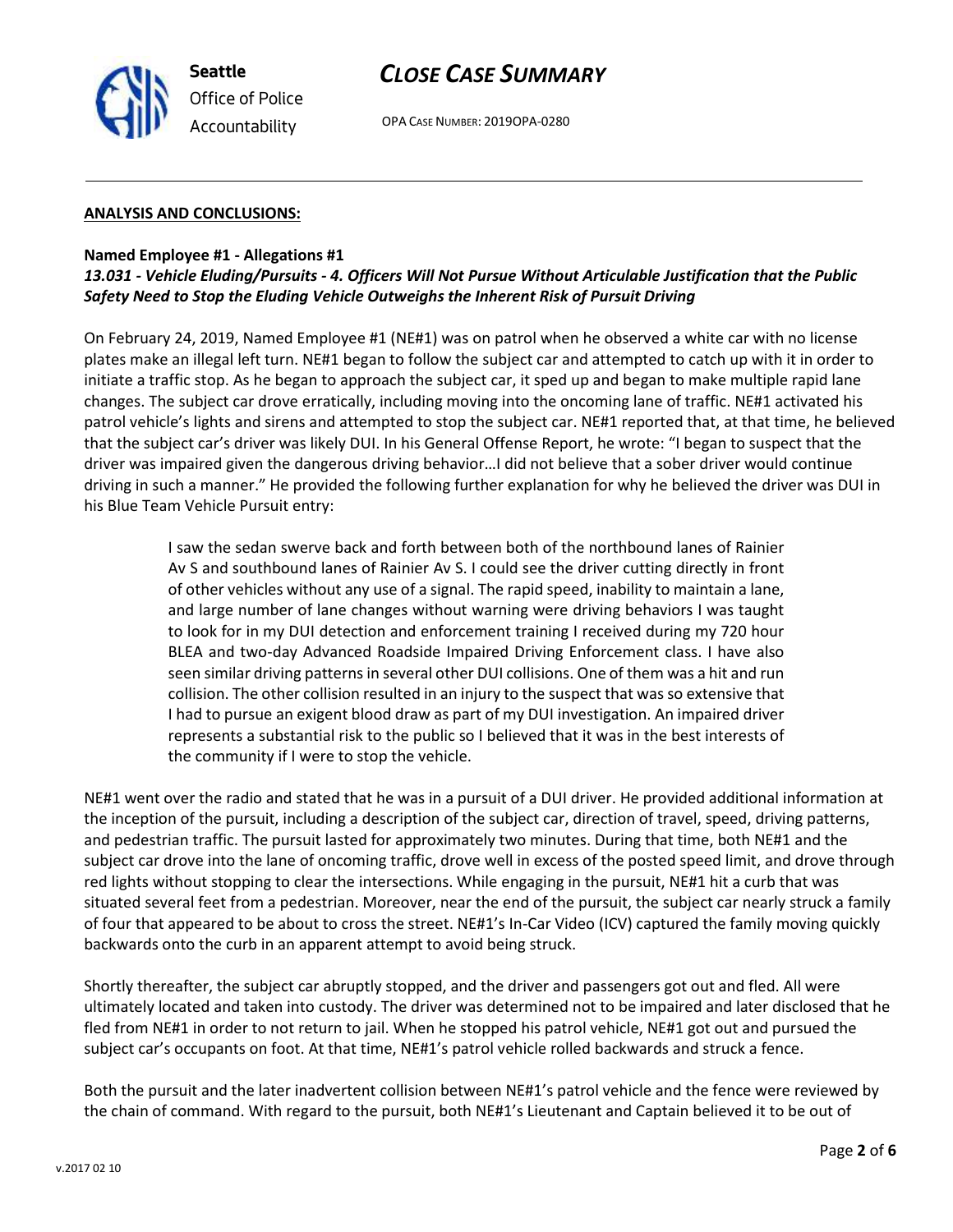

**Seattle** *Office of Police Accountability*

# *CLOSE CASE SUMMARY*

OPA CASE NUMBER: 2019OPA-0280

policy. Specifically, they concluded that, based on the totality of the evidence, NE#1's pursuit was purposed to enforce the traffic violation. The Assistant Chief of Patrol, who was the final reviewer, disagreed. He found that, even though it was a close call, the pursuit was justified. This matter was ultimately referred to OPA by the Force Review Unit, which reviewed the completed pursuit investigation.

As part of its investigation, OPA reviewed the documentation generated concerning the pursuit and the video that captured the pursuit. In OPA's perspective, the ICV was the best evidence of what occurred during the pursuit. OPA also interviewed NE#1.

SPD Policy 13.031-POL-4 states that: "Officers will not pursue without articulable justification that the public safety need to stop the eluding vehicle outweighs the inherent risk of pursuit driving. This policy directs that, among the crimes for which a pursuit is impermissible, are gross misdemeanors and misdemeanors. (SPD Policy 13.031-POL-4.) However, the policy exempts DUIs from this restriction and instructs that, when engaging in a pursuit for this crime, officers must "adhere to the restrictions in this policy." (*Id*.)

As discussed above, while NE#1 and the Assistant Chief of Patrol believed that the pursuit was justified, the Lieutenant and Captain disagreed. OPA agrees with the Assistant Chief of Patrol that whether or not the pursuit was justified is a close call. From a review of the video, it does not readily appear that the driver of the subject car was intoxicated. It seems more likely that the subject car was driving as it did in order to avoid being stopped. However, NE#1 provided a convincing explanation for why he believed the driver to be DUI both in his reports and at his OPA interview. OPA believes that, even if this determination by NE#1 was not ultimately supported by the facts, it was made by NE#1 in good faith. OPA is further sensitive to the fact that, NE#1's determination that the driver was potentially DUI and his decision to engage in the pursuit, was made in seconds, while OPA's evaluation is conducted with the benefit of time. However, OPA is concerned that, given the expansion of the policy to permit pursuits for DUIs, it opens the door for officers to justify otherwise prohibited pursuits by describing drivers as potentially DUI. OPA articulated these same concerns when this policy change was first made, and I remain worried that allowing pursuits for possible DUIs could conceivably create an exception to the policy that subsumes the rule.

As discussed above, at the discipline meeting, the discipline committee discussed the concerns raised by OPA concerning the DUI exception to the pursuit policy. The discipline committee agreed that the DUI exception could be taken advantage of and, if this occurred, that it could significantly undermine the policy. However, the discipline committee also recognized the importance of apprehending DUI drivers and, thus, the need for the exception. In order to mitigate these concerns, the discipline committee discussed possible fixes to the policy. One such fix was adding language requiring that reasonable suspicion for DUI be established prior to the traffic stop being initiated. This would protect against situations where DUI was used as a pretext to continue the pursuit of a driver where termination of the pursuit would otherwise be required. OPA will also continue to monitor cases where pursuits are conducted for DUI suspects to determine whether the DUI exception is being used appropriately.

Recommended Finding: **Not Sustained (Management Action)**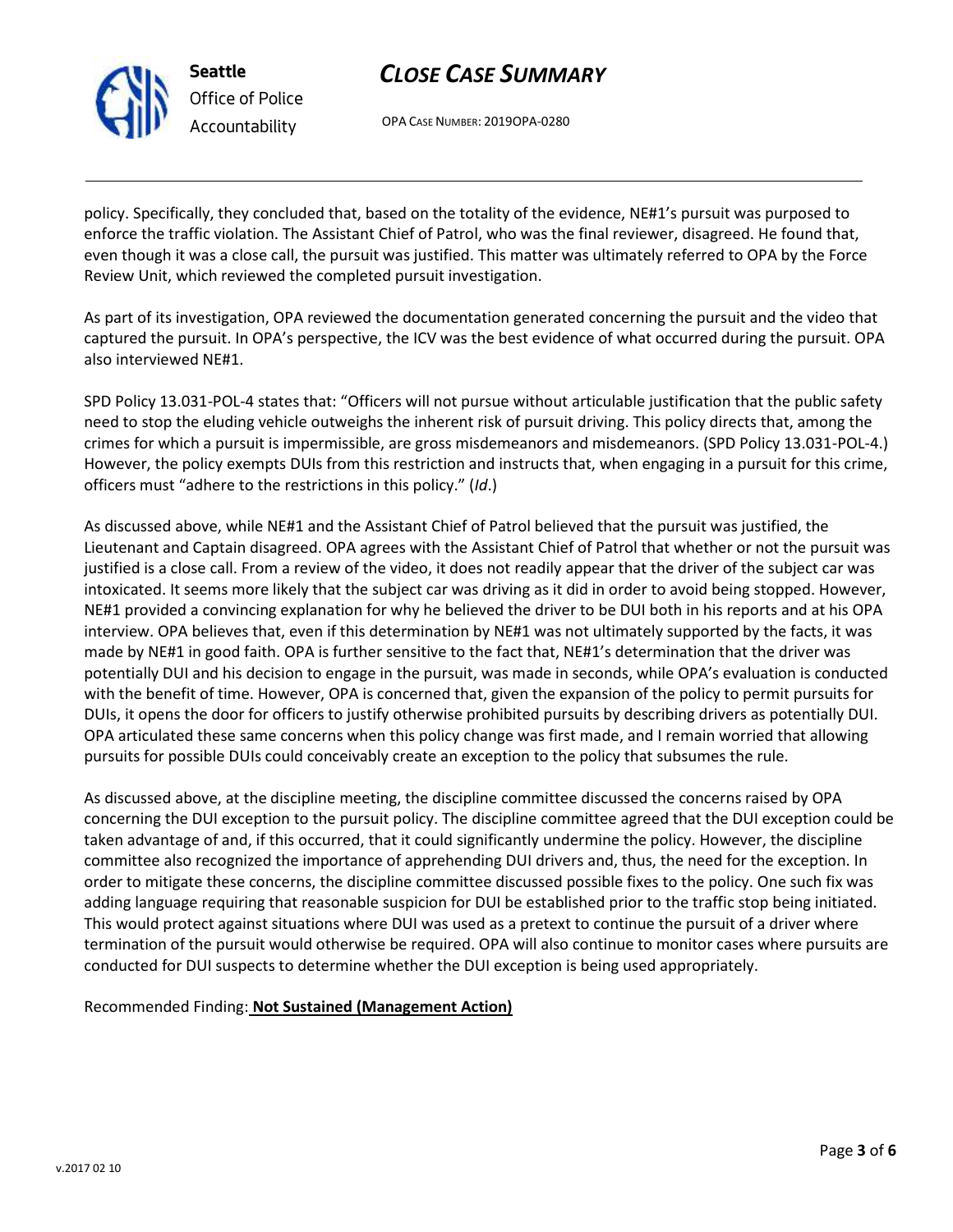



OPA CASE NUMBER: 2019OPA-0280

### **Named Employee #1 - Allegation #2** *13.031 - Vehicle Eluding/Pursuits - 5. Officers Will Cease Pursuit When the Risk of Pursuit Driving Outweighs the Need to Stop the Eluding Driver*

SPD Policy 13.031-POL-5 states that: "Officers will cease [a] pursuit when the risk of pursuit driving outweighs the need to stop the eluding driver." In making this determination, officers are expected to evaluate multiple factors including: the underlying reason for the pursuit; the location of the pursuit; the officer's speed and the speed and operation of the eluding vehicle; and the traffic conditions and presence of pedestrians and other vehicles. (SPD Policy 13.031-POL-5.)

Even if the pursuit itself was justified, NE#1 acted contrary to policy when he failed to cease the pursuit after it began to pose an unreasonable risk of harm to others that outweighed the need to stop the subject car. When evaluating the relevant factors set forth in this policy, OPA believes that each one weighed in favor of terminating the pursuit.

First, the underlying reason for the pursuit, a potential DUI, did not justify continuing the pursuit in light of the other factors. It was not a crime of violence, the subject car was not connected to another serious crime, and the evidence that the driver was actually DUI was minimal. Second, much of the pursuit occurred in residential neighborhoods. Even those portions that occurred on main thoroughfares were dangerous as NE#1 and the subject car proceeded driving at high speeds and weaving in and out of traffic while in the near vicinity of other involved vehicles. Third, according to GPS data, NE#1 drove at speeds up to 62 miles per hour. During the majority of the pursuit he drove at nearly 30 miles per hour above the posted limit, including while proceeding through residential neighborhoods. Fourth, the subject car drove at even higher levels of speed and in an extremely erratic manner. Around halfway through the pursuit, the front hood of the subject car flipped up and appeared to block the driver's view. However, the subject car continued to elude and drive in a highly risky fashion. Fifth, and last, while vehicle and pedestrian traffic was light at the inception of the pursuit, it increased as the pursuit proceeded. Most notably, on two occasions, the vehicles proceeded close to pedestrians, including a family of four who were required to leap back on to the sidewalk to avoid being struck.

All of the above factors weighed in favor of a finding that the risk of the pursuit outweighed the need to stop the driver of the subject car. As such, when the danger of the pursuit continued to rise, NE#1 should have terminated. Notably, at his OPA interview, NE#1 was asked to calculate his speeds and was surprised that he was recorded driving as fast at the GPS revealed. Further, it appeared that, prior to watching the video of the pursuit, he was unaware of how close he came to pedestrians. He remarked at his OPA interview that seeing the pedestrians on video made him think that he should have slowed down and re-evaluated the pursuit.

In the initial DCM for this case, OPA issued the following conclusion:

As discussed in the context of Allegation #1, NE#1 engaged in proactive law enforcement activity and, based on his OPA interview, he was trying to do the right thing during this incident. However, the pursuit he engaged became unduly risky and presented a danger to himself and nearby vehicles and pedestrians. For this reason, OPA finds that NE#1 acted contrary to policy and recommends that this finding be Sustained. OPA further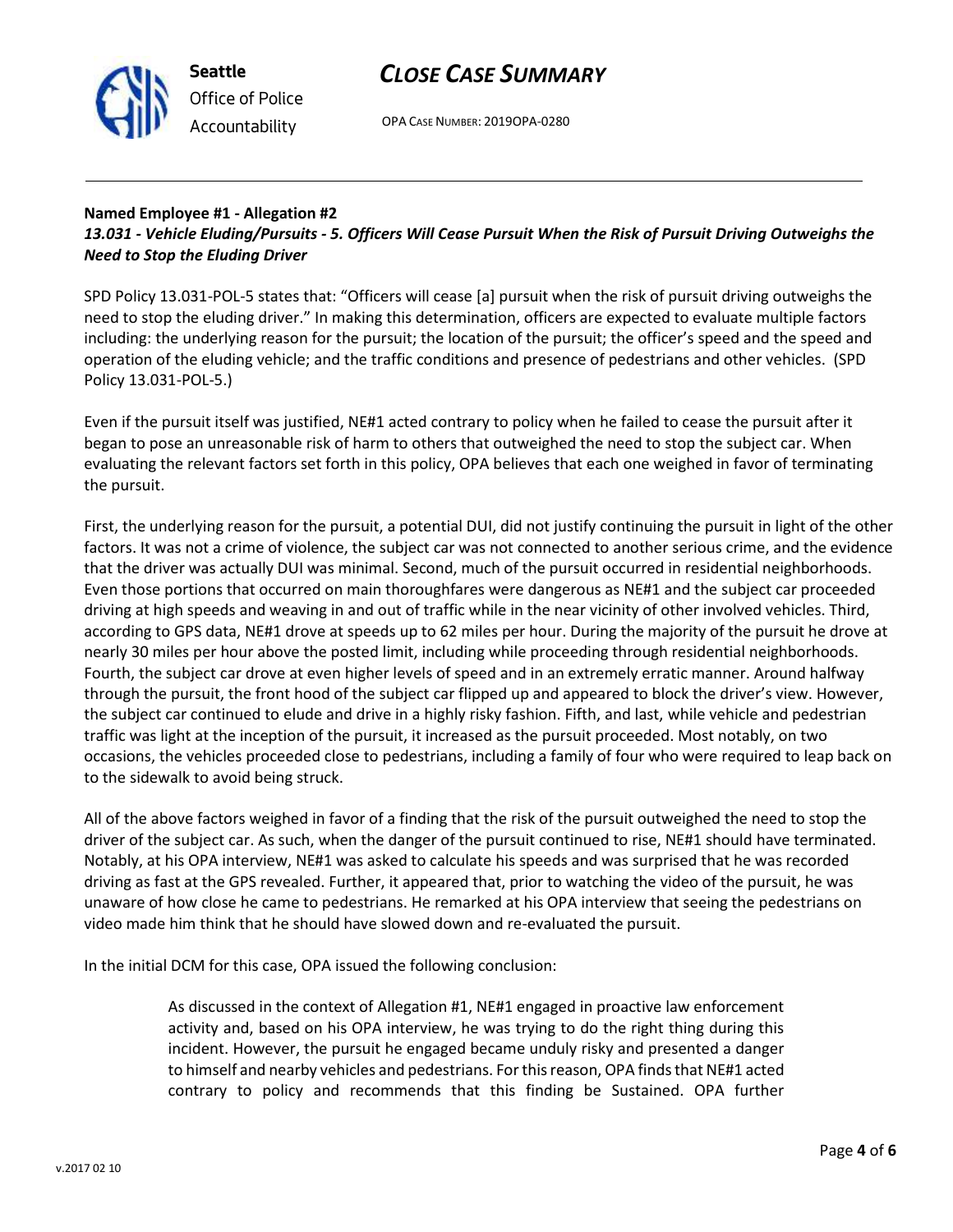

# *CLOSE CASE SUMMARY*

OPA CASE NUMBER: 2019OPA-0280

recommends that NE#1's lack of bad intent be considered as a mitigating factor when evaluating what disciplinary action, if any, is warranted.

At the discipline meeting, OPA further discussed this incident with the chain of command and, specifically, discussed whether this incident merited discipline or could be resolved with further training. While the discipline committee collectively agreed that the pursuit was out of policy, the chain of command argued that NE#1 was a young officer trying to do the right thing and that retraining would be more impactful than discipline. Based on my review of the record and the information provided by the chain of command concerning NE#1, I agree and herein reverse my initial recommended Sustained finding. I now recommend that NE#1 receive a Training Referral. I further refer to the Training Referral set forth in Allegation #3, below.

## Recommended Finding: **Not Sustained (Training Referral)**

### **Named Employee #1 - Allegation #3** *13.031 - Vehicle Eluding/Pursuits - 7. Officers Must Notify Communications of Pursuits*

SPD Policy 13.031-POL-7 requires that officers immediately notify communications of pursuits and specifies the information that must be provided. This information includes the following: reason for pursuit; location; direction; description of suspect vehicle and suspect(s); speed; and traffic conditions (pedestrians and vehicles). (SPD Policy 13.031-POL-7.)

Here, NE#1 provided an initial notification to radio and disclosed that he was in pursuit of a potential DUI subject. He informed radio of the following: a description of the subject car; direction of travel; speed; driving patterns; and pedestrian traffic. At the time he made that notification, he stated that he was driving at approximately 36 miles per hour and that there was no vehicle or pedestrian traffic. However, he did not provide additional updates to inform radio that his speed exceeded 60 miles per hour and that, as the pursuit continued, there was both vehicle and pedestrian traffic.

Given the above, the information that NE#1 provided over the radio was incomplete. OPA believes it possible that had a supervisor monitoring the radio heard that NE#1 was driving nearly 30 miles per hour over the limit with other vehicles and pedestrians in the near vicinity while pursing the subject car (which had its hood flipped up) through residential neighborhoods, the pursuit may have been quickly terminated. However, NE#1 did not make this information available. OPA believes that the failure to provide ongoing information may have been based on how quickly this incident proceeded, the lack of a direct backing unit that could have taken over communications, and NE#1's relative newness as an officer.

Ultimately, OPA concludes that NE#1 would benefit from additional training concerning this policy. As such, OPA recommends that this allegation be Not Sustained and issues the below Training Referral.

• **Training Referral**: NE#1's chain of command should debrief this incident with him. This debrief should include retraining on SPD Policies 13.031-POL-7 and 13.030-POL-5. NE#1 should be counseled to ensure compliance in the future with these policies and the other policies concerning pursuits and emergency driving. To the extent these matters have already been fully covered by NE#1's chain of command, no